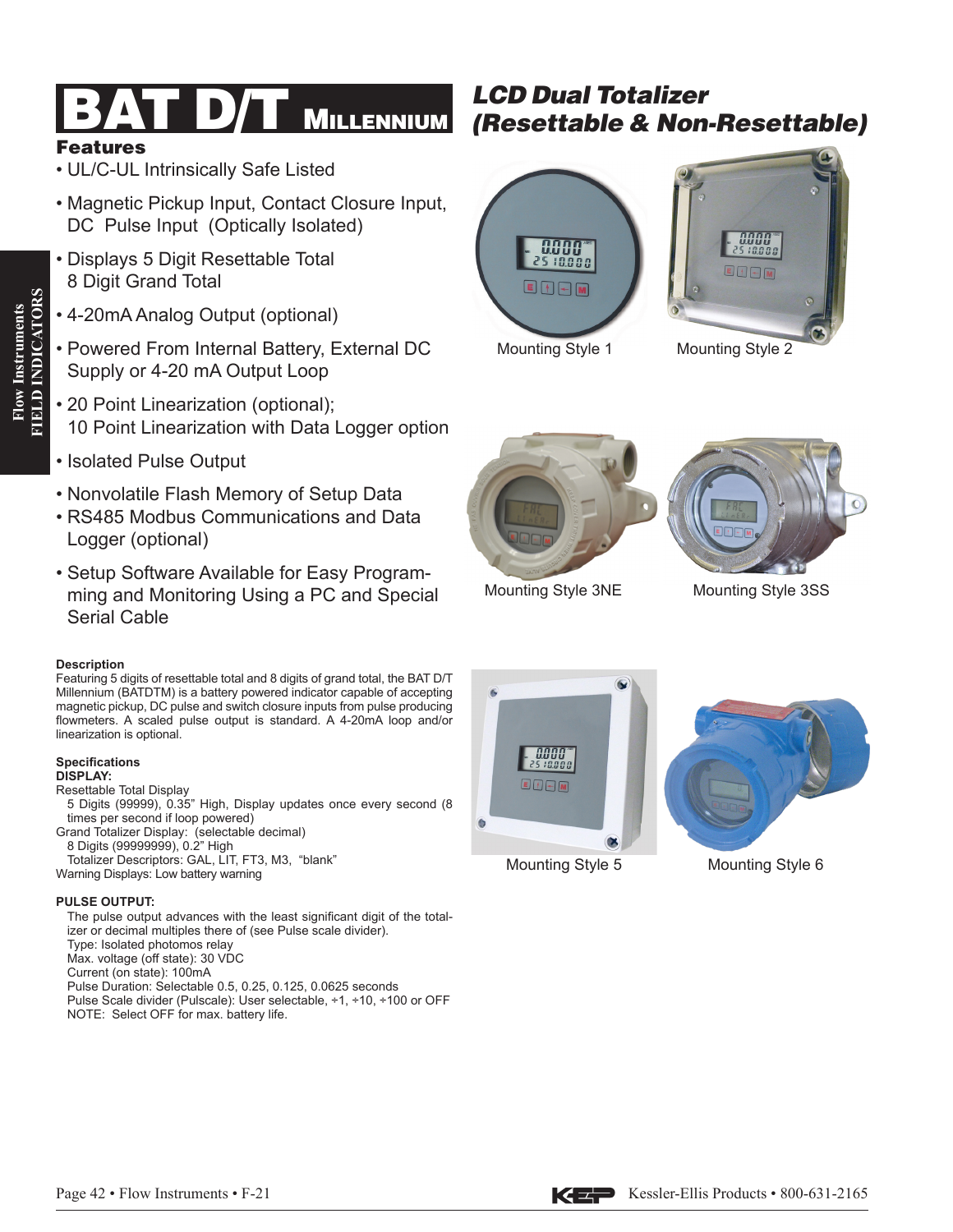# Flow Instruments<br>FIELD INDICATORS **FIELD INDICATORS Flow Instruments**

#### **POWER:**

#### BATTERY POWERED

Supplied with 2 C size Lithium battery pack.

- EXTERNAL POWER INPUT
	- Voltage: 8.5 to 30 VDC
	- Current: Less than 5 mA

Supplied with 1 C size lithium battery for standby operation Protection: Reverse Polarity Protection on DC Power Input

- LOOP POWERED
- Voltage: 8.5 to 30 VDC

Supplied with 1 or 2 C size lithium battery(ies) for standby operation Protection: Reverse Polarity Protection on Current Loop Loop Burden: 8.5V maximum

#### **BATTERY LIFE EXPECTANCY:**

Expected Years of Operation for BATDT-M of various powering options at equipment duty cycles

| <b>MODEL</b>                  | <b>RUN TIME</b> |                                              |          |           |
|-------------------------------|-----------------|----------------------------------------------|----------|-----------|
|                               | Idle            | 2hrs/day                                     | 8hrs/day | 24hrs/day |
| BATDT-M-A                     | 10 yrs          | 10 yrs                                       | 10 yrs   | $9.1$ yrs |
| BATDT-M-A-4                   | 10 yrs          | 10 yrs                                       | 10 yrs   | 8.4 yrs   |
| BATDT-M-B/C                   | 10 yrs          | 10 yrs                                       | 10 yrs   | 10 yrs    |
| standby-operation             |                 |                                              |          |           |
| BATDT-M-B/C                   |                 | Indefinite operation when externally powered |          |           |
| <b>External or loop power</b> |                 |                                              |          |           |

**NOTE:** Battery shelf life is rated at 10 years by manufacturer Life expectancy based on rated battery capacity at 20°C The above table is shown with pulse output inactive. Use of pulse output shortens battery life. **Example:** A pulse output of 0.06 sec. duration, once per second, would derate the battery life by 20%.

#### **ACCURACY**:

±1 count

#### **SAFETY LISTINGS (Mounting Styles 3, 3NE, 3SS):**

CSA File 091109 (cert. 1120094) UL/C-UL File E225832 CLASS 1, DIV 1, GROUPS B, C, D Additional "enclosure only" approvals available for ATEX and IEC

#### **ENVIRONMENTAL:**

OPERATING TEMPERATURE -4°F (-20°C) to + 158°F (70°C) Extended Temp: -22°F  $(-30^{\circ}C)$  to + 158°F (70°C) HUMIDITY 0 - 90% Noncondensing

#### **MOUNTING STYLES:**

| 0- Circuit Board-                   | OEM option (consult factory)                                        |  |  |
|-------------------------------------|---------------------------------------------------------------------|--|--|
| 1- Panel Mount -                    | NEMA 4X Front                                                       |  |  |
| 2- Wall Mount -                     | <b>NEMA 4X Enclosure</b>                                            |  |  |
|                                     | (keypad mounted behind clear cover)                                 |  |  |
| 3NE- Explosion Proof -              | White, Includes Third Conduit Entry                                 |  |  |
|                                     | Class I, Division I, Groups B, C & D                                |  |  |
|                                     | Class II, Division I, Groups E, F & G                               |  |  |
| 3SS- Explosion Proof -              | <b>Stainless Steel</b>                                              |  |  |
|                                     | Class I, Division I, Groups B, C & D                                |  |  |
|                                     | Class II, Division I, Groups E, F & G                               |  |  |
| 5- Wall Mount -                     | NEMA 4X Enclosure                                                   |  |  |
|                                     | (keypad mounted on cover)                                           |  |  |
| 6- Double Ended Explosion Proof -   |                                                                     |  |  |
|                                     | Class I, Division I, Groups B, C & D                                |  |  |
|                                     | Class II, Division I, Groups E, F & G                               |  |  |
|                                     | (contact factory for details)                                       |  |  |
|                                     | <b>NOTE:</b> Meter mounting kits available for styles 2, 3, 5 and 6 |  |  |
| Consult Factory                     |                                                                     |  |  |
| <b>INPUTS:</b>                      |                                                                     |  |  |
| <b>MAGNETIC PICKUP INPUT</b>        |                                                                     |  |  |
| $E$ roguanov Dongo: 0 to 2500 $H_7$ |                                                                     |  |  |

- Frequency Range: 0 to 3500 Hz Trigger Sensitivity: 10 mV p-p
- Over Voltage Protected: ± 30 VDC

OPTO-ISOLATED DC PULSE INPUT High (logic 1): 4-30 VDC Low (logic 0): Less Than 1 VDC Minimum Current: .5 mA Hysteresis: 0.4 VDC Frequency Range: 0 to 5 kHz Min. Pulse Width: 0.1 msec CONTACT CLOSURE INPUT (contact closure to common) Internal Pullup Resistor: 100 KΩ to +3.6 VDC High (logic 1): Open or 4-30 VDC Low (logic 0): Less Than .5 VDC Internal Switch Debounce Filter: 0 to 40 Hz **NOTE**: Sustained contact closure will shorten battery life. RESET INPUT (contact closure to common) Internal Pullup Resistor: 100 KΩ to +3.6 VDC High (logic 1): Open or 4-30 VDC Low (logic 0): Less Than .5 VDC Minimum On : 25 msec<br> **NOTE:** Sustained co Sustained contact closure will shorten battery life. K-FACTOR Range: 0.001 to 99999999

Decimal Point Locations: XXXX.XXXX to XXXXXXXX

20 Point Linearization Option (10 Point with Data Logger option) This feature allows the user to enter 20 different frequencies with 20 different corresponding K-Factors to linearize non linear signals.

#### **ANALOG OUTPUT OPTION:**

Type: 4-20 mA follows rate computation, Two wire hookup Accuracy: 0.025% Full Scale at 20° C Temperature Drift: 50 ppm/°C Typical Reverse Polarity Protected Update Rate: 8 times/second

**NOTE:** The BATDT-M uses the 4-20 mA loop power as its primary power source when this option is used. The battery is still required for standby battery operation. Selectable analog output damping.

#### **COMMUNICATIONS OPTION (S1):**

RS232 SERIAL SETUP SOFTWARE OPTION:

This option enables you to access a variety of process parameters through serial communications. PC compatible communications software is included with this option. With this software and a BATDTM Serial Adapter Cable (BSAC1) you will be able to setup the BATDTM through your PC.

#### **DATA STORAGE:**

Setup Information: Stored in flash memory

Totalizer: Stored in battery backed RAM but can be saved to flash memory by operator for recall after battery change out.

#### **RS-485 MODBUS and DATA LOGGER OPTION (S2):**

The optional RS-485 card utilizes Modbus RTU protocol to access a variety of process parameters. The Data Logger stores the totalizer to flash memory once every 24 hours at the time you set. The data logger can hold 24 days of totals, on the 25th day the oldest total in the logger is dropped. Requires external DC power: 6-28VDC (input is reverse polarity protected) Current Draw:

#### Receiving: 2 mA Transmitting: 125 mA (instantaneous peak)

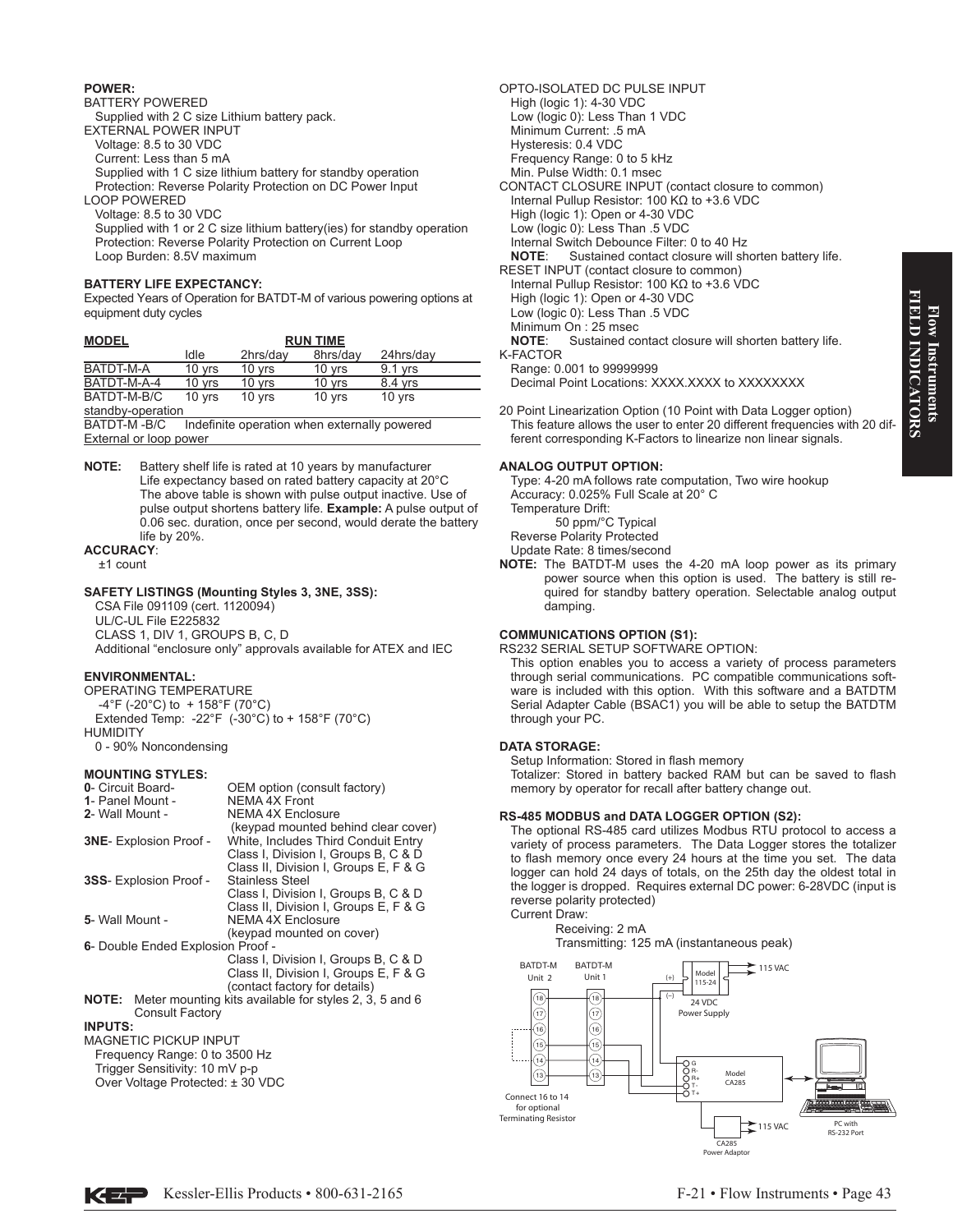